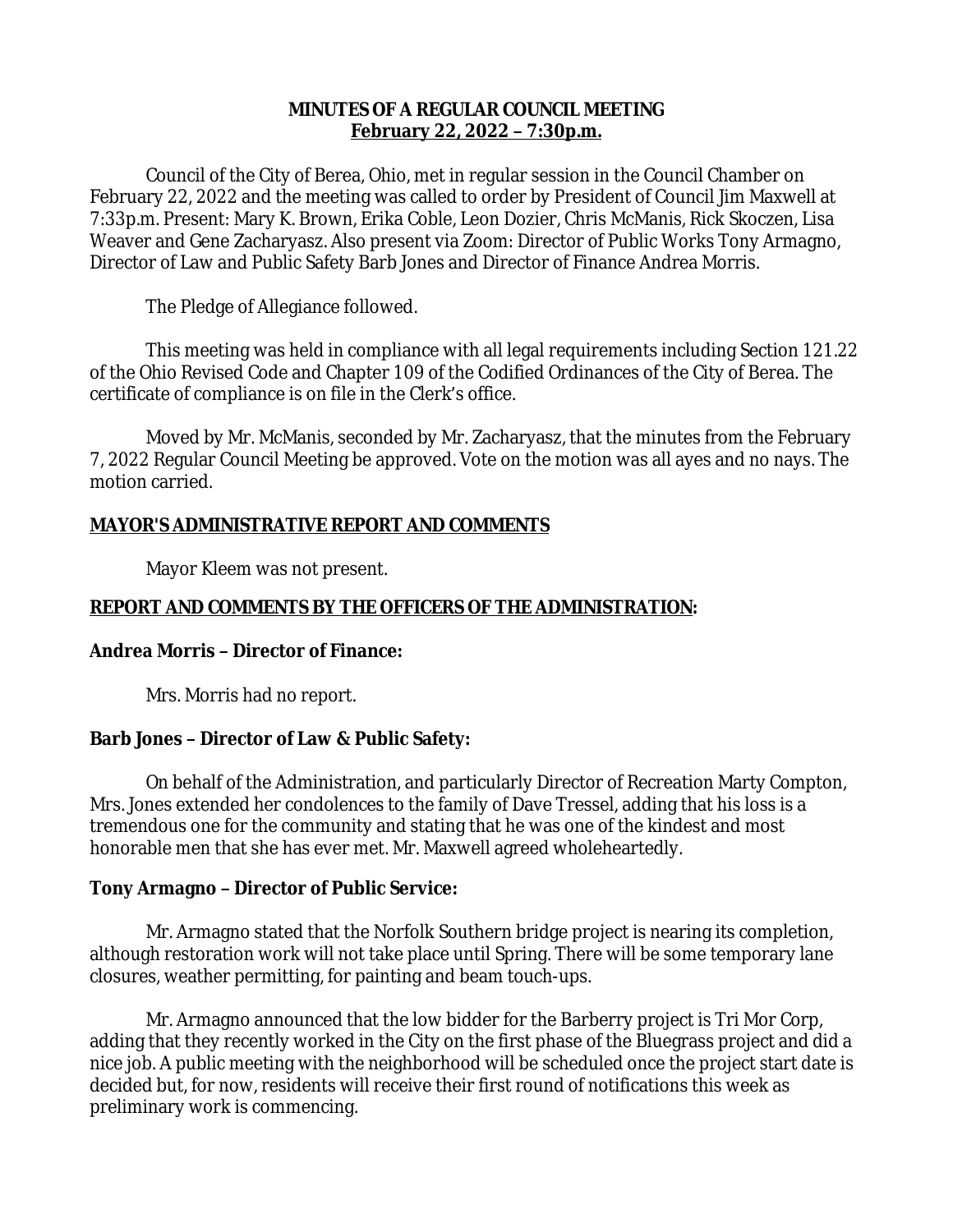In response to questions from Mr. Skoczen, Mr. Armagno stated that he feels comfortable with the amount of salt the City has access to for the rest of the winter season, and potholes are being patched this week.

Mrs. Coble asked to be included in communication regarding the road work behind the high school, and Mr. Armagno stated that he will include all of Council on these notices.

Mrs. Brown stated that Park Street is in horrendous condition, and Mr. Armagno responded that while the state of the street is known, resurfacing will not occur until after the bridge demo project.

General discussion commenced concerning salt limits, pricing, and overage costs.

Mr. Armagno then provided Council with a pavement management study presentation, noting that the City hired a pavement management group to analyze the condition of every street in the City. The U.S. Army Corps of Engineers defines different street distresses, both for asphalt and concrete, and the company used the Pavement Condition Index which ranks streets from 0 to 100, with 100 being a recently paved road. The company also provided guidelines on how and when to conduct certain repairs on each individual street.

Mr. Armagno provided some examples, and stated that the City has 78 center lane miles and 9,000,000 square feet of pavement. Each road was broken down in to one block, from one intersection to the next, and a separate video was done for each section for a total of 764 videos. The average PCI in the City was 69, with 10% of the roads being in excellent condition, 14% in very good condition and 34% in good condition.

General discussion commenced concerning the amount of money the City spends on road repairs, and how grant funds are utilized most effectively. Mr. McManis asked how much the City spends on the road program each year and Mrs. Morris responded that it is typically around \$500,000, and may be more if the City has to match grant funding. Mr. Armagno noted that grant funds will be used for work on South Rocky River Drive, and State money will be used in 2024 for a section of Route 237.

Mr. Dozier asked if curbs were studied, and Mr. Armagno stated that while sidewalks and aprons were not a part of the analysis, curbs were indeed.

Mrs. Brown asked if the matrix could be posted somewhere and thanked Mr. Armagno for the work he did to save money on this study. She wondered if having this information may be an incentive for the County to award grant funding in the future. Mr. Armagno did not think it would be an incentive, but noted that this analysis is required as a part of grant application, so the City will not have to do the research on an individual basis.

#### **Marty Compton – Director of Recreation:**

Mr. Compton was not present.

#### **COMMENDATIONS: NONE**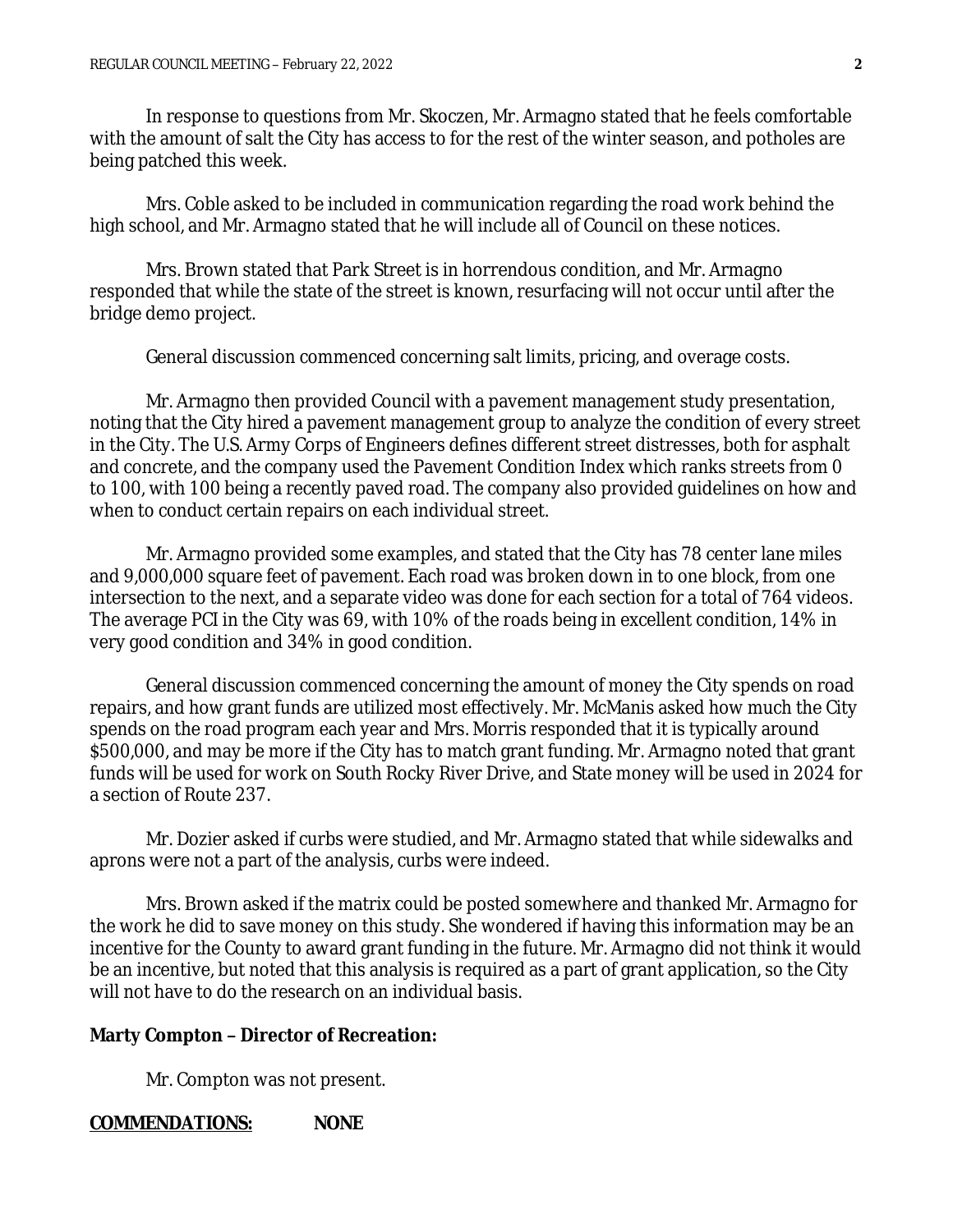### **PETITIONS: NONE**

#### **AUDIENCE PARTICIPATION:**

Ho Davidson asked for it to go on the record that, as was offered to Mr. and Mrs. Lott, he would like his property, as well as a certain area of North Rocky River Drive, to be looked at by either City Engineers or an outside firm, so that the issues can be appropriately handled by the Mayor's Sewer Committee.

Dennis Knowles inquired about the meaning behind "capacity for development", and Mr. Armagno replied that capacity for development is studied during dry weather, and means that there is room for development or expansion. Mr. Knowles asked if there is any data to support such a claim, and Mr. Armagno responded that NEORSD did a dry weather analysis, as did the City, regarding the area of potential North End development and the tie in location on Sheldon Road where water discharges in to the regional shed.

Mr. Knowles asked how many businesses tie in to the North End sewer system, and Mr. Armagno stated that there are three North End sewer systems and the report shows 2 systems have commercial tie-ins, but he will have to do some research to fully respond to Mr. Knowles question.

Tom Brazee inquired as to why the information that is required to be listed on the rental permit application is no longer being mandated. Mrs. Jones responded that the recent change in the leasing ordinance may be the reason, but she would have to consult the Building Department. Mr. Maxwell referenced recent Court cases and decisions that called some common practices in to question, but Mr. Brazee responded that Lakewood still conducts a safety inspection of rental properties during transitions, when no tenants are affected.

#### **COUNCIL COMMITTEE REPORTS AND ANNOUNCEMENTS:**

#### **Woodvale Union Cemetery Board of Trustees – Jim Maxwell**

Mr. Maxwell announced that a long time Groundskeeper is resigning and they are accepting applications. Mr. Skoczen suggested adding this job posting to the City websites in both Berea and Middleburg Heights.

#### **LEGISLATION – THIRD READING:**

**ORDINANCE NO. 1-2: AN ORDINANCE PROVIDING FOR THE ISSUANCE AND SALE OF \$7,260,000 OF NOTES, IN ANTICIPATION OF THE ISSUANCE OF BONDS, FOR THE PURPOSE OF PAYING COSTS OF (i) ACQUIRING REAL ESTATE FOR MUNICIPAL FACILITIES, (ii) ACQUIRING PROPERTY TO BE USED FOR VEHICLE MAINTENANCE AND STORAGE FOR THE SERVICE DEPARTMENT, THE FRONT STREET RAILGRADE SEPARATION PROJECT AND OTHER MUNICIPAL PROJECTS, (iii) RESURFACING CERTAIN CITY STREETS TO BE APPROVED BY COUNCIL, (iv) CONSTRUCTING IMPROVEMENTS AT COE LAKE, INCLUDING AN AMPHITHEATER AND POOL SHELTER, (v) RESURFACING CERTAIN CITY STREETS TO BE APPROVED BY COUNCIL (THE 2016 STREET PROGRAM) AND TO PAY COSTS OF**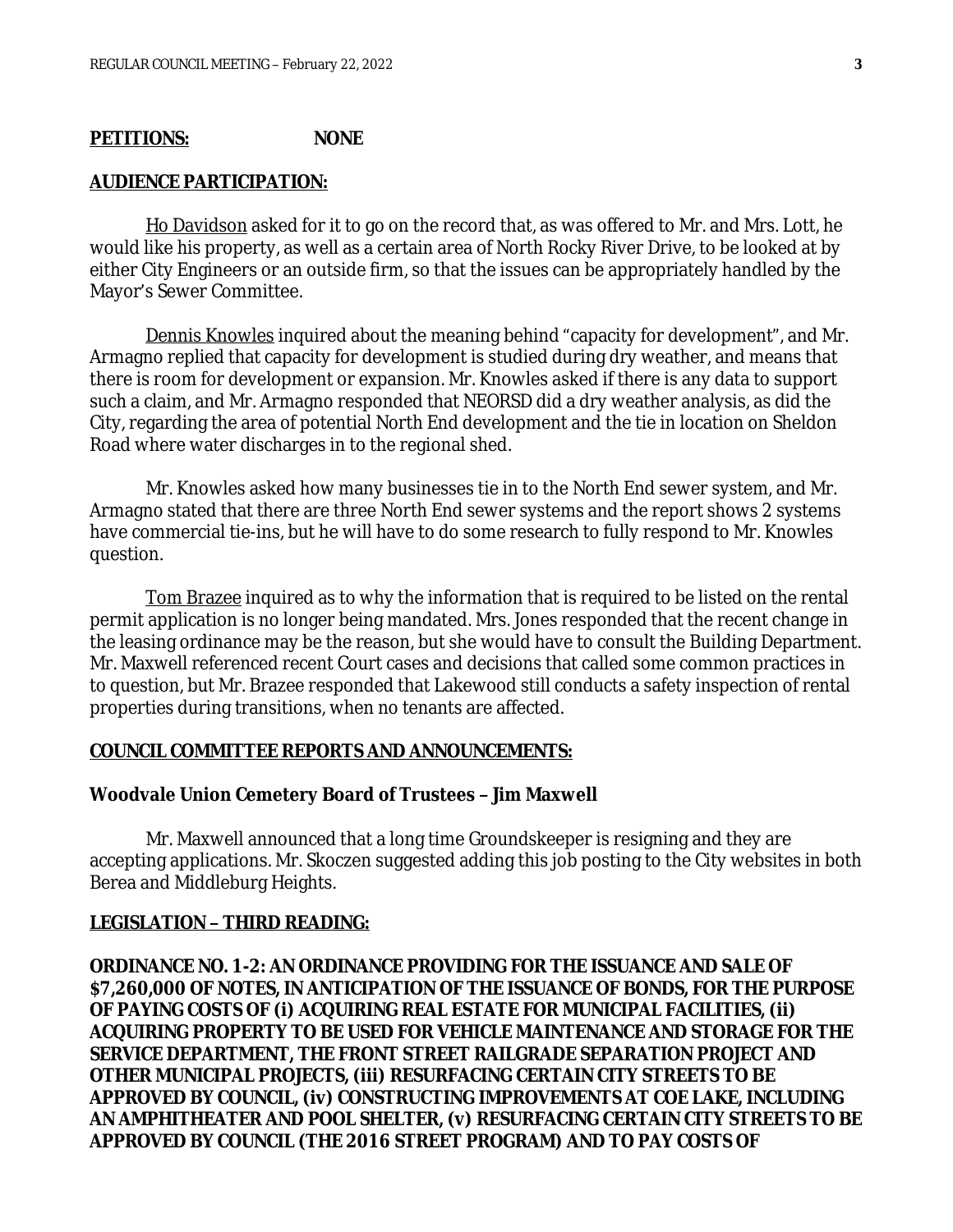### **RECONSTRUCTING STREETS, INCLUDING IN THE BLUEGRASS DEVELOPMENT AREA, (vi) RESURFACING CERTAIN CITY STREETS TO BE APPROVED BY COUNCIL (THE 2017 STREET PROGRAM) AND TO PAY COSTS OF RECONSTRUCTING A PORTION OF NORTH ROCKY RIVER DRIVE AND JANANNA, VIVIAN AND KAYE DRIVES AND (vii) MAKING IMPROVEMENTS TO THE CITY'S WATER PLANT, INCLUDING REPLACING A PORTION OF THE FILTRATION SYSTEM, AND DECLARING AN EMERGENCY.**

The Clerk read the title of the Ordinance. The Fiscal Officer's Certificate is on file in the Clerk's Office.

Moved by Mrs. Brown, seconded by Mr. Skoczen, that Ordinance No. 1-2 be adopted. Vote on the motion was ayes: Brown, Coble, Dozier, McManis, Skoczen, Weaver and Zacharyasz. Nays: None. The motion carried.

#### **LEGISLATION – SECOND READING:**

### **ORDINANCE NO. 2-1: AN ORDINANCE APPROVING AND RATIFYING A THREE-YEAR COLLECTIVE BARGAINING AGREEMENT BETWEEN THE CITY OF BEREA AND THE LABORERS' INTERNATIONAL UNION OF NORTH AMERICA, LOCAL 860, PURSUANT TO CHAPTER 4117 OF THE OHIO REVISED CODE, AND DECLARING AN EMERGENCY.**

The Clerk read the title of the Ordinance.

Mrs. Jones stated that the contract includes a 3% wage increase, as well as a bonus payment for obtaining certain EPA licenses, which encourages employees to get professional certifications. Mrs. Jones continued by explaining that the reason for a 20 cent per hour increase across the board is in lieu of skilled trades being paid out on an individual basis, when and where necessary. This created a payroll nightmare, and the across the board increase is a compromise beneficial to all.

Mr. Skoczen inquired as to whether or not the City reimburses employees who receive professional certifications. Mrs. Jones responded that the City pays for the license and reimburses for the test, if it is passed. Most of the work is self-study or conducted through inhouse training.

Moved by Mrs. Brown, seconded by Mr. Dozier, that the three-reading rule be suspended for Ordinance No. 2-1. Vote on the motion was ayes: Brown, Coble, Dozier, McManis, Skoczen, Weaver and Zacharyasz. Nays: None. The motion carried.

Moved by Mrs. Brown, seconded by Mr. McManis, that Ordinance No. 2-1 be adopted. Vote on the motion was ayes: Brown, Coble, Dozier, McManis, Skoczen, Weaver and Zacharyasz. Nays: None. The motion carried.

### **LEGISLATION – FIRST READING:**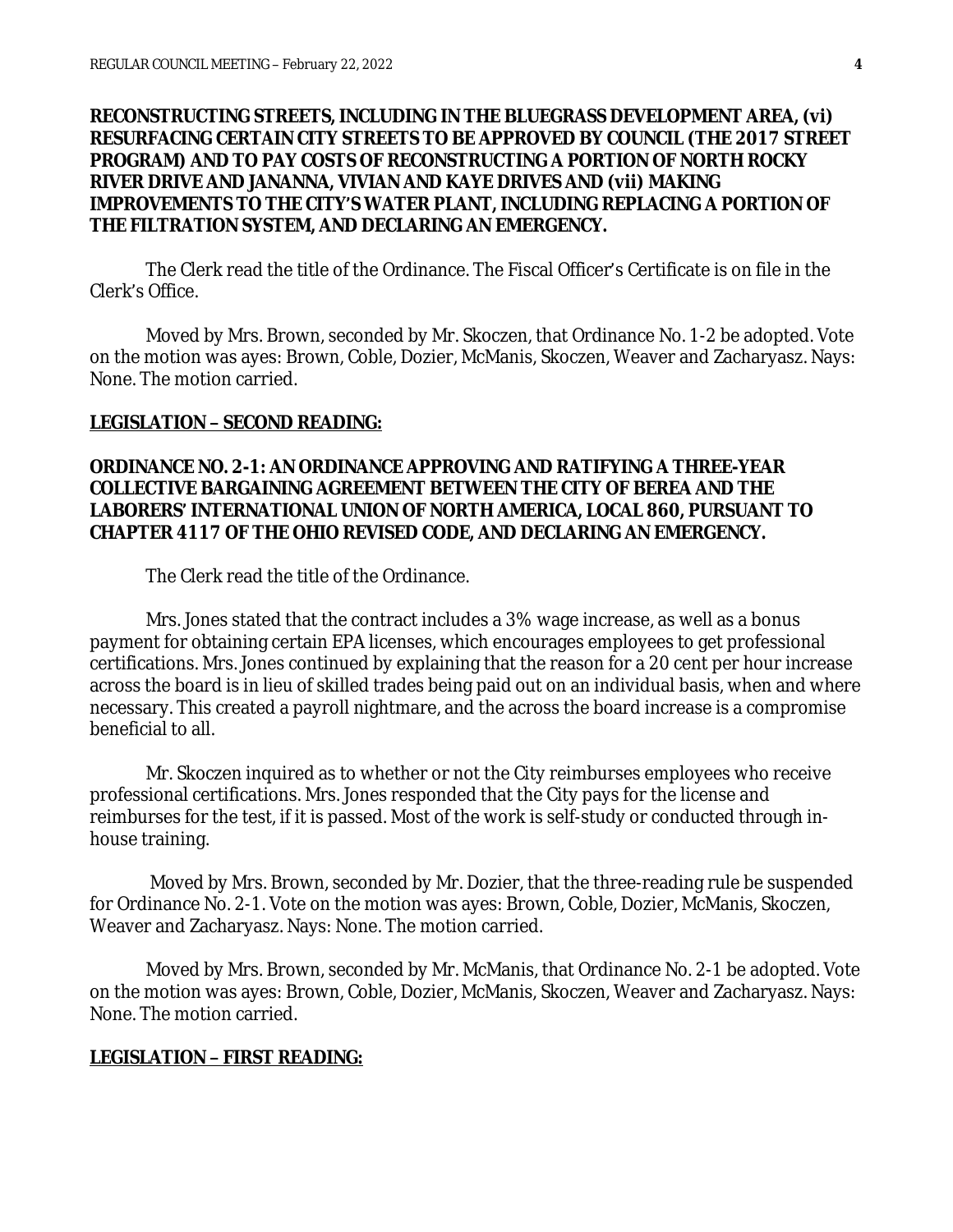### **ORDINANCE NO. 2-2: AN ORDINANCE AUTHORIZING THE MAYOR TO ENTER INTO A COMMUNITY REINVESTMENT AREA ("CRA") AGREEMENT WITH JOYCE MANUFACTURING CO. AND RAM REAL ESTATE, LLC., AND DECLARING AN EMERGENCY.**

The Clerk read the title of the Ordinance.

Mrs. Jones stated that Joyce Manufacturing is proposing a new \$2.2 million, 25,000 square foot, building in order to manufacture sunrooms. This would be their third building in the City, and they are asking for a 49% abatement for 10 years and will add 8 full time employees within the first 12 months after completion, with an estimated payroll of \$353,000.

Ordinance No. 2-2 stands on first reading.

### **ORDINANCE NO. 2-3: AN ORDINANCE AUTHORIZING ALL ACTIONS NECESSARY TO ACCEPT NORTHEAST OHIO PUBLIC ENERGY COUNCIL (NOPEC) 2022 ENERGIZED COMMUNITY GRANT(S), AND DECLARING AN EMERGENCY.**

The Clerk read the title of the Ordinance.

Mr. Armagno stated that this is a renewal for the grant program and will fund a new boiler in the Police Station. Mrs. Morris added that the City is expecting to receive approximately \$44,000.

Ordinance No. 2-3 stands on first reading.

### **ORDINANCE NO. 2-4: AN ORDINANCE AUTHORIZING THE DIRECTOR OF PUBLIC SERVICE TO AMEND A CONTRACT WITH THE CUYAHOGA COUNTY DEPARTMENT OF PUBLIC WORKS TO EXTEND THE TERM OF THE CONTRACT TO PROVIDE CERTAIN SERVICES RELATIVE TO THE CITY SEWERS, AS DETERMINED FROM TIME-TO-TIME, TO FURTHER ADVANCE THE CITY'S SANITARY AND STORM SEWER MAINTENANCE PROGRAM, AND DECLARING AN EMERGENCY.**

The Clerk read the title of the Ordinance.

Mr. Armagno explained that this Ordinance would extend the contract with the County, continuing the preventative maintenance and other sewer services that have ben provided and used successfully. The County is able to garner competitive prices on general service contracts and the City can then use their volume discount to get major construction done at a better rate. The City is looking to extend the contract by \$500,000 for additional 2022 services.

Mrs. Coble asked if some of the funding will be used for the Barberry project, and Mr. Armagno replied that that project was included as part of last year's funding, and has already been approved.

Gail Grizzell asked for examples of things the City would use the money for, and Mr. Armagno said preventive maintenance, emergency situations and other projects. The \$500,000 amount is simply an estimate. General discussion commenced concerning carry-over projects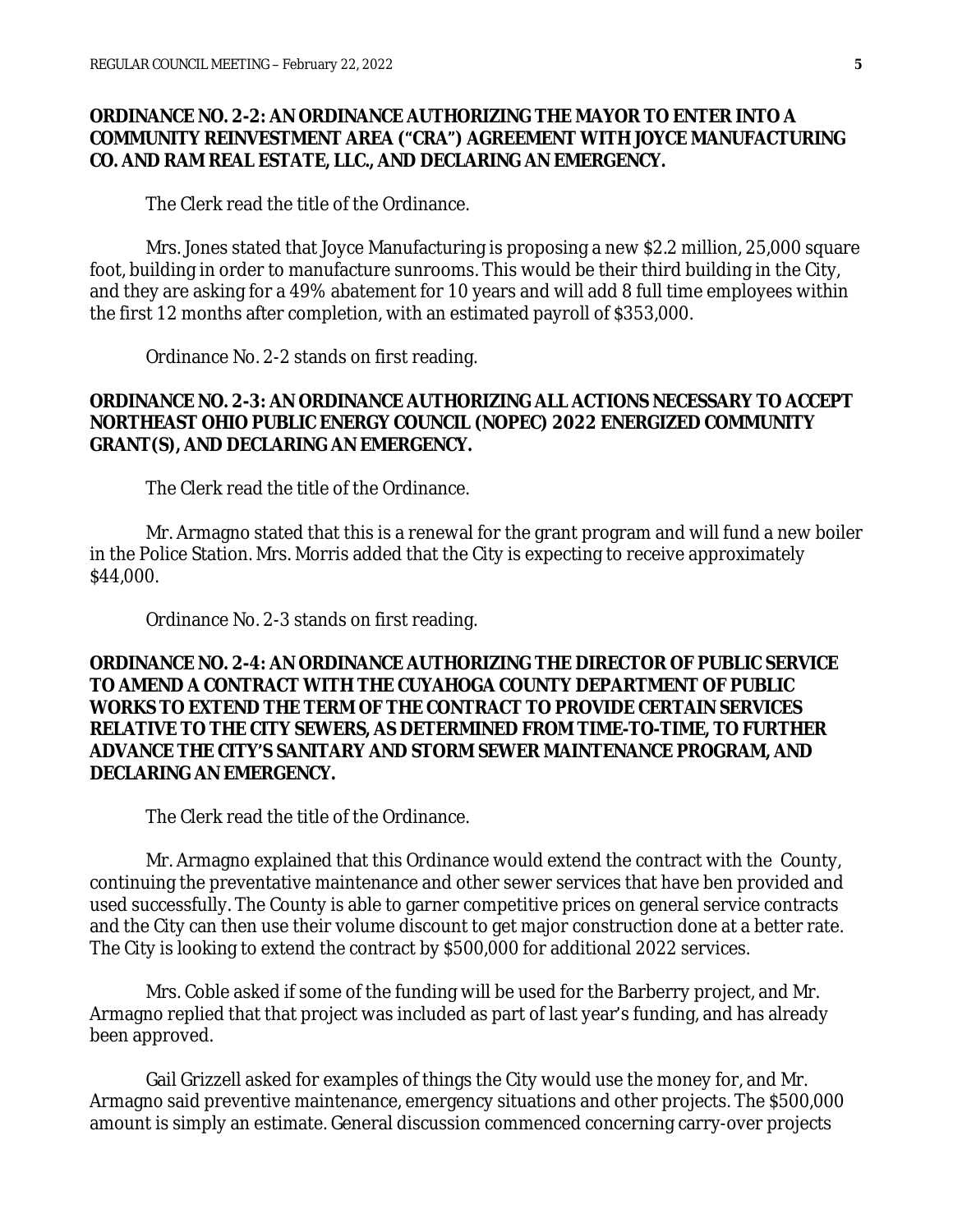and amounts left in past contracts. Mr. Armagno noted that the County provides annual reports on their website that detail the work done in each City, and he offered to provide that to Mrs. Grizzell and anyone else with interest.

In response to a question from Mr. McManis, Mr. Armagno confirmed that this funding is a supplementary tool in Berea, noting that Middleburg Heights uses the County exclusively for sewer services, but also charges residents through the tax duplicate for those services. Berea neither solely uses the County nor charges its residents.

In response to a clarifying question from Mrs. Grizzell, Mr. Armagno stated that Berea residents do have a sewer fee as part of their water bill, and while a portion is kept by the City to help support our sewer services, most of it goes to NEORSD, who then gives 25% of it back as part of the cost share to use for stormwater improvements, like the Barberry project. Some Cities charge an additional fee to residents.

Ordinance No. 2-4 stands on first reading.

## **ORDINANCE NO. 2-5: AN ORDINANCE AUTHORIZING THE MAYOR TO ENTER INTO A PURCHASE AGREEMENT FOR THE SALE OF REAL PROPERTY, LOCATED AT 106 JACOB STREET, PERMANENT PARCEL NO. 364-06-022, A SINGLE-FAMILY HOME, WHICH IS NO LONGER NEEDED FOR MUNICIPAL PURPOSES, TO THE PERSON OR PERSONS OR ENTITY SUBMITTING THE HIGHEST AND BEST OFFER, AND DECLARING AN EMERGENCY.**

The Clerk read the title of the Ordinance.

Mrs. Jones explained that this City-owned house, acquired as part of the DeGeronimo deal, was remodeled and is now ready to be put up for sale. The purchase agreement outlines how the sale will be done, and that the sale will go to the highest and best offer.

Mrs. Jones noted that proposed Ordinance No. 2-6 also deals with 106 Jacob Street. Twenty-eight properties in the College District have formed an HOA and, if adopted, 106 Jacob Street will be included. Mrs. Coble, one of the HOA Board Members, elected to recuse herself, at the suggestion of the Administration, but stated that there are other members of the Board in the audience who can answer questions.

Marlene Shurell, the co-President of the Century Home Garden District Homeowners' Association, was present, along with Bob Cromwell. Mrs. Shurell stated that she is grateful for all the work the City has done to make their neighborhood beautiful, adding that the HOA Board will also vote to add 106 Jacob Street to the HOA, to show support.

Mr. Maxwell asked if a copy of the deed restriction and bylaws could be provided to Council, and Mrs. Shurell responded in the affirmative.

Mrs. Brown thanked both Mrs. Shurell and Mr. Cromwell for the work they have done to strengthen their neighborhood, and asked if the deed restriction and HOA declaration will be written in to the purchase agreement. Mrs. Jones responded that the deed restriction will be recorded on the deed itself, adding that the HOA is simply an added layer of protection and both are a part of the purchase agreement.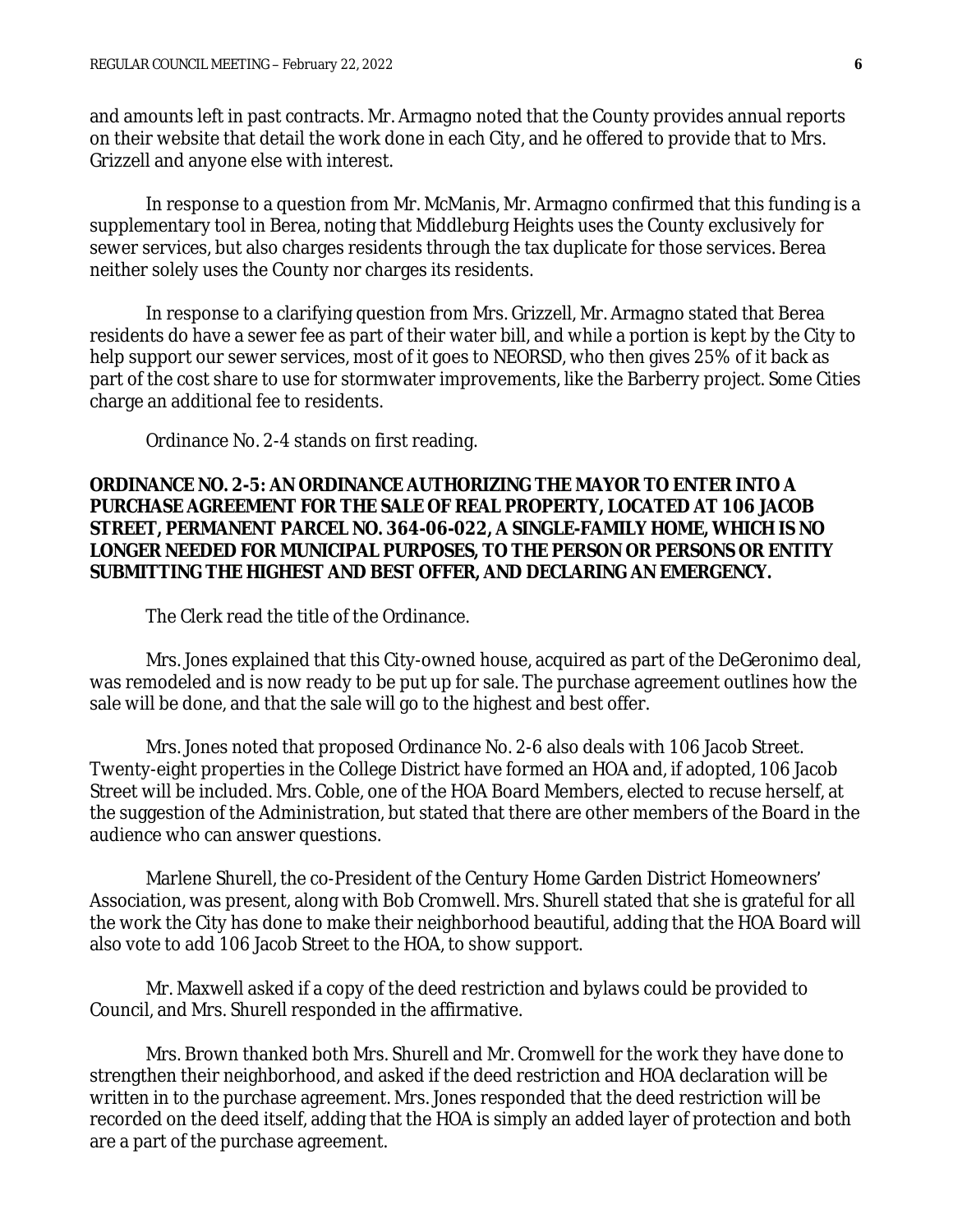Ordinance No. 2-5 stands on first reading.

## **ORDINANCE NO. 2-6: AN ORDINANCE AUTHORIZING THE MAYOR TO ENTER INTO AN AGREEMENT WITH THE CENTURY HOME GARDEN DISTRICT HOMEOWNERS' ASSOCIATION FOR THE PURPOSE OF INCLUDING 106 JACOB STREET (PERMANENT PARCEL NO. 364-06- 022), IN THE CENTURY HOME GARDEN DISTRICT, AND DECLARING AN EMERGENCY.**

The Clerk read the title of the Ordinance.

Mr. McManis asked if the City will be joining this HOA, and Mr. Maxwell responded in the negative. Mr. McManis wondered if inclusion in this HOA will provide challenges similar to private streets in other areas of the City, specifically the lighting issue in Sandstone Ridge, and Mrs. Jones replied that all the streets in this HOA are public.

Ordinance No. 2-6 stands on first reading.

### **ORDINANCE NO. 2-7: AN ORDINANCE APPROPRIATING FROM THE VARIOUS FUNDS TO INDIVIDUAL ACCOUNTS FOR THE CURRENT EXPENDITURES AND OTHER EXPENSES OF THE CITY OF BEREA FOR THE FISCAL YEAR ENDING DECEMBER 31, 2022, AND EXPRESSLY REPEALING ORDINANCE NO. 2021-77.**

The Clerk read the title of the Ordinance.

Mrs. Morris stated that the budget exhibit will be ready by March 9, 2022, and noted that she was open to a Finance Committee meeting prior to third reading. There was consensus that the meeting should be held on March 16, 2022 at 7:00p.m., and Mr. Maxwell encouraged all Council Members to attend, even those not a part of the Finance Committee, because of the importance of this responsibility of Council.

Ordinance No. 2-7 stands on first reading.

#### **REPORT AND COMMENTS BY THE PRESIDENT OF COUNCIL**

Mr. Maxwell had no report.

#### **REPORTS AND COMMENTS BY THE MEMBERS OF COUNCIL**

Mr. Dozier offered his congratulations to Mayor Kleem on the newest addition to his family!

Mr. McManis had no report.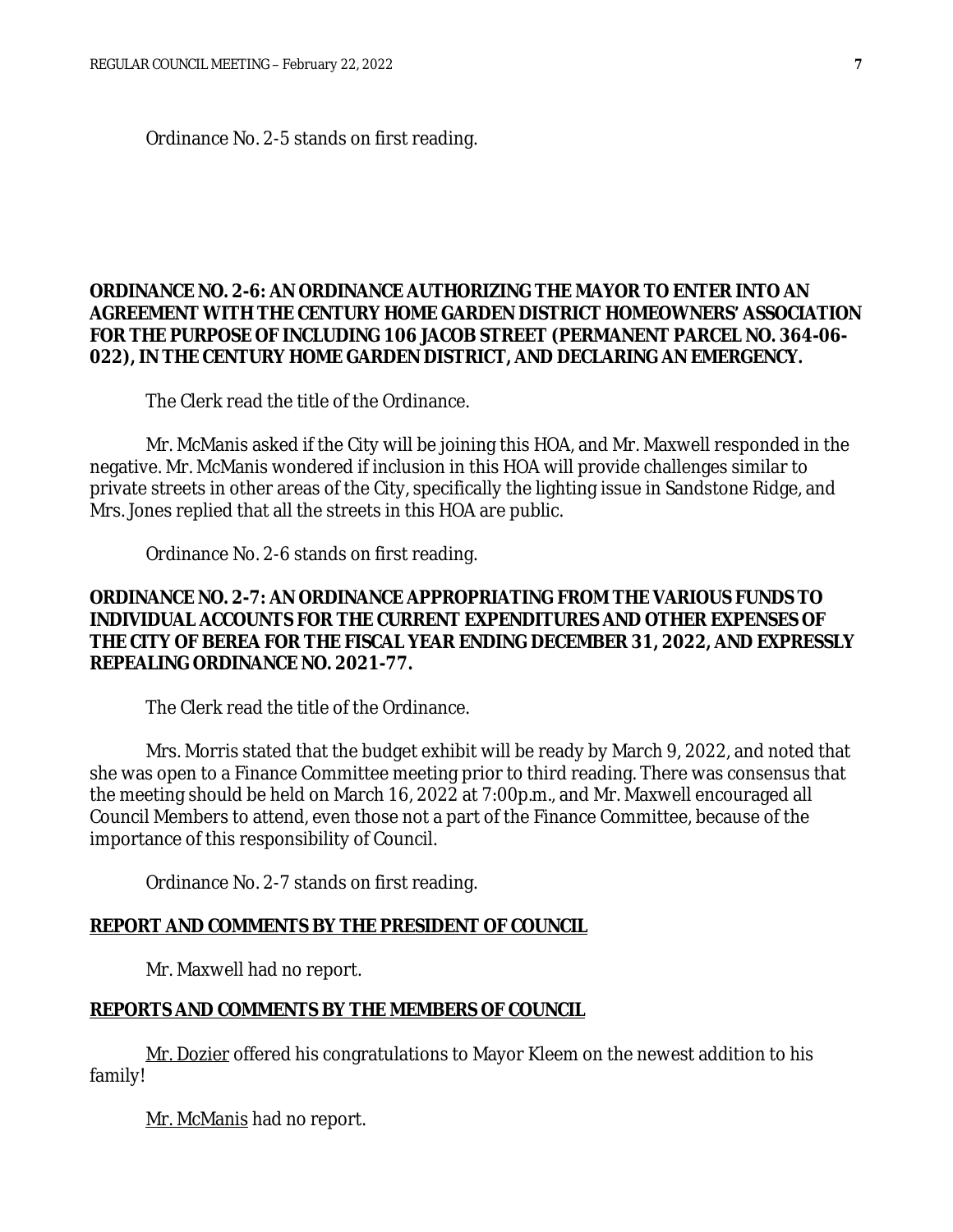Mr. Skoczen echoed the condolences offered to the family of Dave Tressel, acknowledging all the work and service he did for the City of Berea.

Mrs. Weaver informed Mr. Armagno of loose pavement on the decorative brick crosswalks on Bagley Road, noting that they pose a danger. Mr. Armagno stated that the Department will look at it immediately.

Mr. Zacharyasz had no report.

Mrs. Brown congratulated her daughter, Megan Baechle, the Executive Director of the Berea Chamber of Commerce, on being a recipient of the Northeast Ohio Movers and Shakers 25 under 35 award, adding that it is truly an honor and expressing her tremendous pride.

Mrs. Coble explained that, on behalf of concerned residents in Ward 4, she will be meeting with the Baldwin Wallace employee that assumed the role that Julie Candela used to play with regard to off campus housing. There is going to be a bit of a different approach, as the University is looking to mandate three years of residence hall living, rather than the required two, and adding that there will also be a Res Life registry that will show where students are living offcampus, which could be a beneficial way to support them.

Mrs. Coble stated that the Office of Residence Life will meet with the community three times a year, and the community is working with Residence Life to help provide educational opportunities so that students learn how to read a lease agreement.

#### **CORRESPONDENCE**

The February 3, 2022 – February 16, 2022 Correspondence is available in the Clerk's office.

#### **OTHER BUSINESS:**

Mr. Maxwell reminded Council of the virtual attendance guidelines he emailed them, noting that he heard back from everyone and there was only one suggestion which dealt with a limit on how many times a member could appear virtually. Mr. Maxwell was hesitant to do this because virtual attendance should be limited to only extremely necessary times, but if there is a prolonged illness or the like, he did not want to set a limit.

Mr. Maxwell stated that while Council will not vote on the guidelines, he would like the record to show that Council collectively supports this policy and will move forward accordingly. If it is determined that something is not working, the policy can be re-evaluated. He added that this policy will be posted on Council's webpage.

Mrs. Esson reminded Council Members to file their Financial Disclosures on or before Monday, May 16, 2022, and offered her condolences to the Tressel Family, adding that Dave Tressel was a giant in the community and a truly wonderful man.